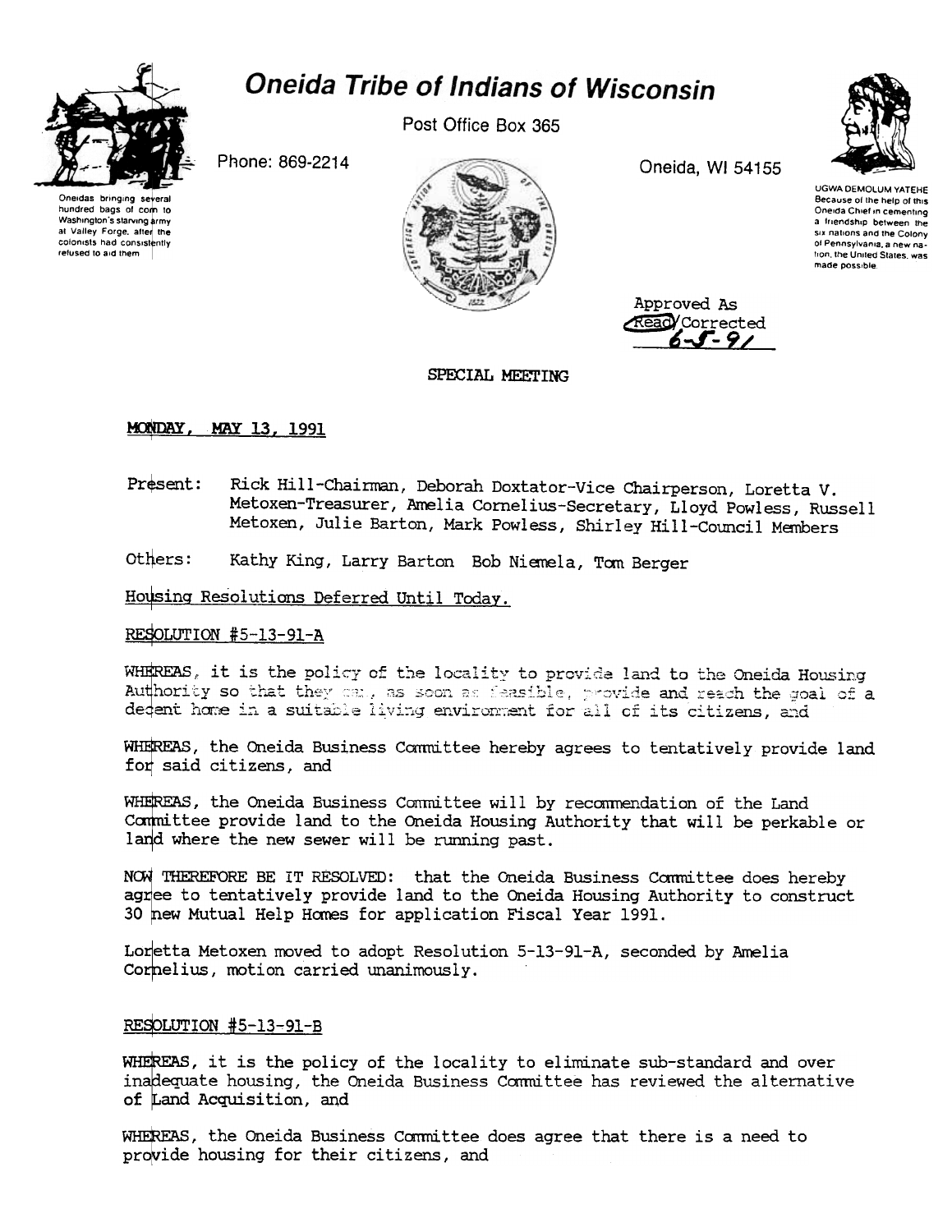ONEIDA TRIBE OF INDIANS OF WISCONSIN SPECIAL MEETING - MAY 13, 1991 Page  $2$ 

RESOLUTION #5-13-91-B (Continued)

WHEREAS, the method of Land Acquisition will allow citizens of the Oneida Tribe the opportunity to have homes within the boundaries of the reservation bought and brought up to standard.

NOW THEREFORE BE IT RESOLVED: that the Oneida Business Committee does hereby agree to the method of Land Acquisition (See Exhibit A)

Exhibit A:

 $1 - 19.$ **ACQUISITION METHOD** 

- General Description. Under the Acquisition method, the IHA a. acquires existing housing units. These units may need only minor repairs or may require substantial rehabilitation. Repair or rehabilitation may be accomplished prior to acquisition using Turnkey procedures, or after acquisition using the other development methods, as authorized by OIP. The rehabilitation work on the acquired units is subject to Davis-Bacon wage rates.
- $\mathbf b$ Applicability. This method is limited in its applicability. It is generally used in areas where there are a large number of structurally sound units for sale.
- Features  $\mathbf{C}$ .

The Acquisition method enables the IHA to provide quality housing at less west and time than with new construction.

Generally requires a written understanding with the local governing body and utility companies to address tax assessment issues and services to be provided.

Loretta Metoxen moved to adopt Resolution 5-13-91-B, seconded by Amelia Cornelius, motion carried unanimously.

#### Report by Larry Barton on the Printing Enterprise.

Discussion on various options/recommendations for the enterprise.

Lloyd Powless moved to approve the General Manager's recommendation to

- 1. Down size to make a profit from the present accounts and other similar new accounts
- 2. Copy/distribution service center for the Tribe with a goal of breakeven.
	- Analysis of the following will need to occur:
		- A. Accounts size and type
		- B. Definition of copy/distribution center
		- C. Standard cost analysis
		- 1. Copy /distribution
		- D. Needs analysis
		- E. Staffing